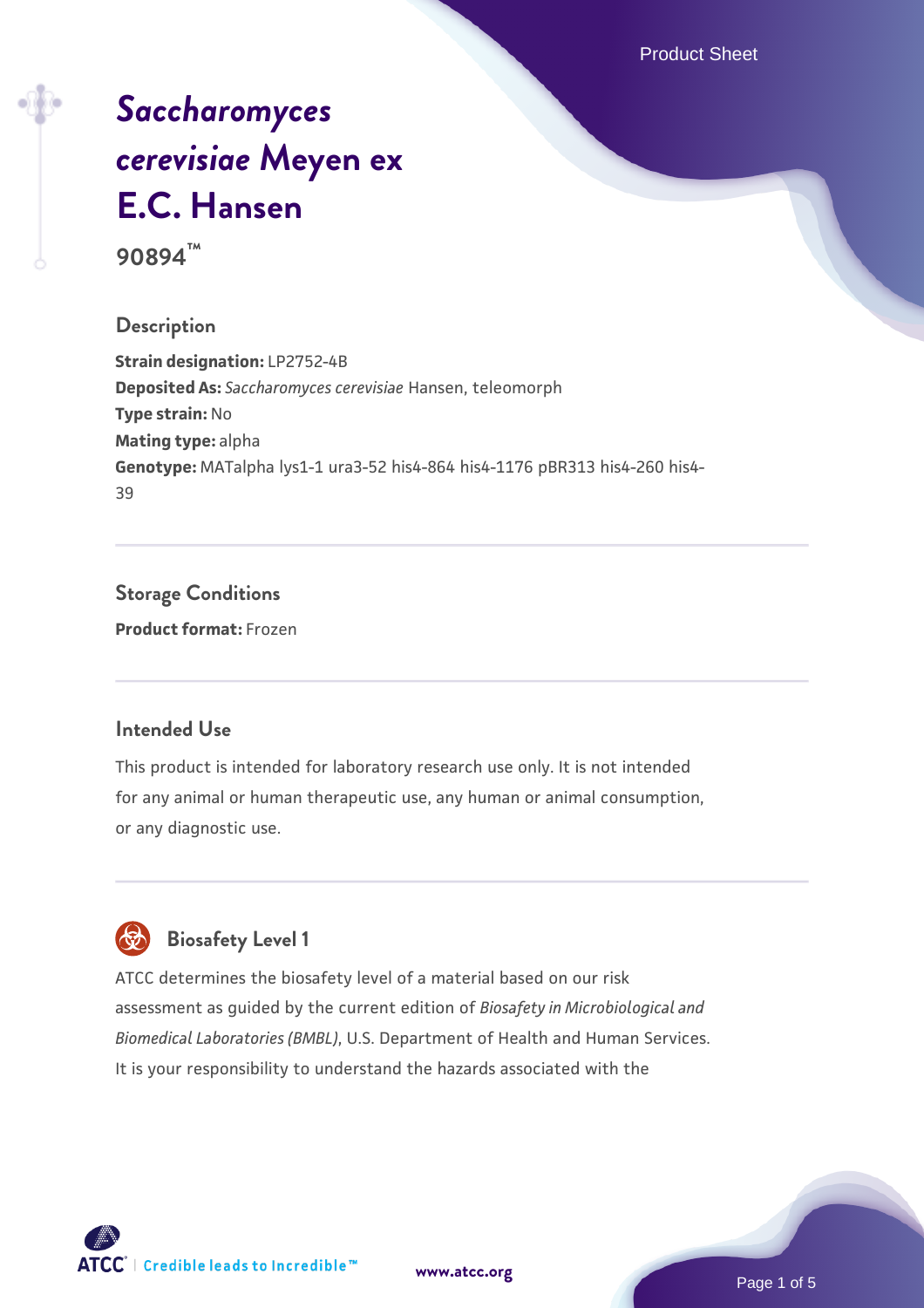#### **[Saccharomyces cerevisiae](https://www.atcc.org/products/90894)** [Meyen ex E.C. Hansen](https://www.atcc.org/products/90894) **90894**

material per your organization's policies and procedures as well as any other applicable regulations as enforced by your local or national agencies.

ATCC highly recommends that appropriate personal protective equipment is always used when handling vials. For cultures that require storage in liquid nitrogen, it is important to note that some vials may leak when submersed in liquid nitrogen and will slowly fill with liquid nitrogen. Upon thawing, the conversion of the liquid nitrogen back to its gas phase may result in the vial exploding or blowing off its cap with dangerous force creating flying debris. Unless necessary, ATCC recommends that these cultures be stored in the vapor phase of liquid nitrogen rather than submersed in liquid nitrogen.

#### **Certificate of Analysis**

For batch-specific test results, refer to the applicable certificate of analysis that can be found at www.atcc.org.

#### **Growth Conditions**

**Medium:**  [ATCC Medium 1245: YEPD](https://www.atcc.org/-/media/product-assets/documents/microbial-media-formulations/1/2/4/5/atcc-medium-1245.pdf?rev=705ca55d1b6f490a808a965d5c072196) **Temperature:** 25°C

#### **Material Citation**

If use of this material results in a scientific publication, please cite the material in the following manner: *Saccharomyces cerevisiae* Meyen ex E.C. Hansen (ATCC 90894)



**[www.atcc.org](http://www.atcc.org)**

Page 2 of 5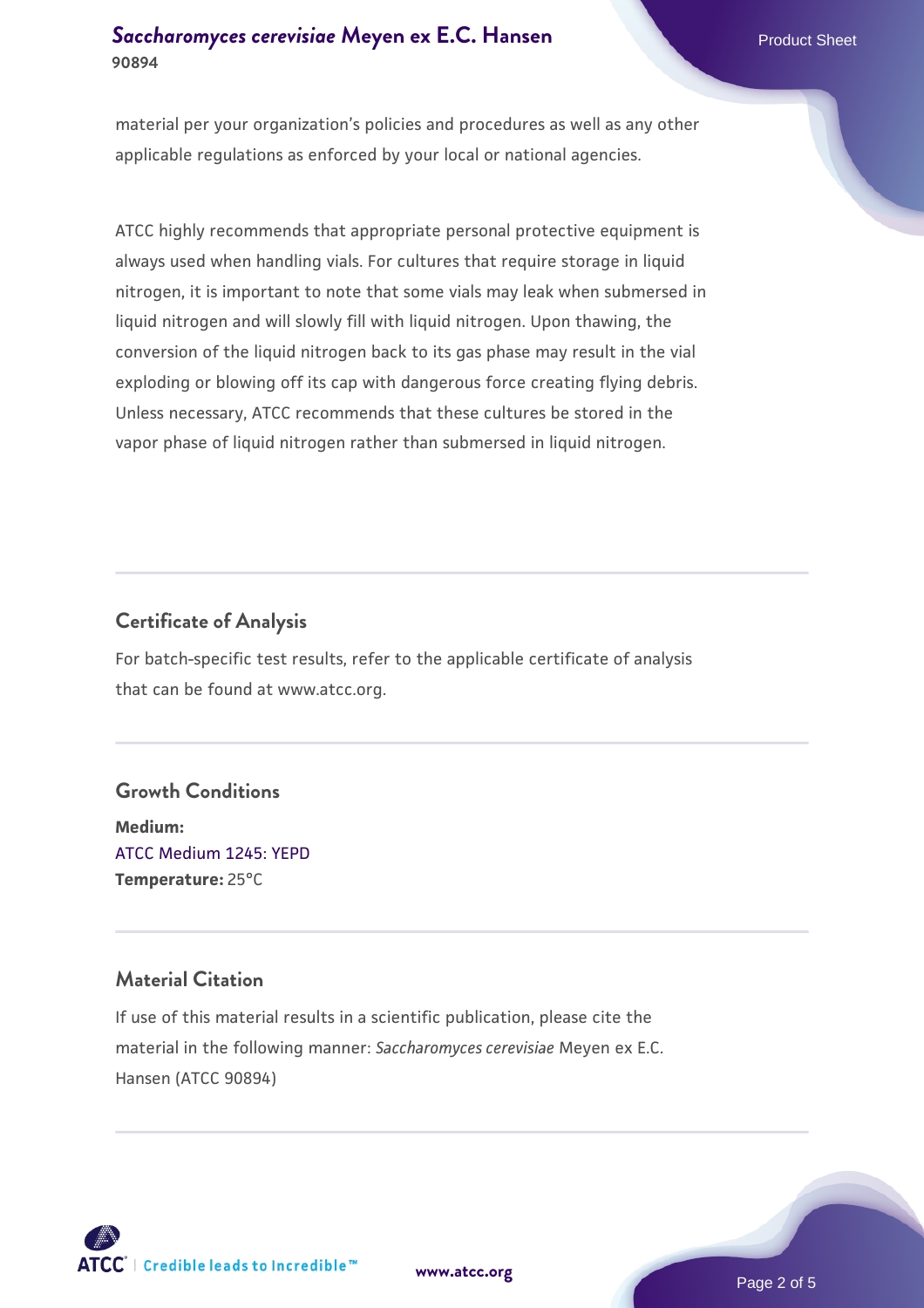#### **[Saccharomyces cerevisiae](https://www.atcc.org/products/90894)** [Meyen ex E.C. Hansen](https://www.atcc.org/products/90894) **90894**

#### **References**

References and other information relating to this material are available at www.atcc.org.

#### **Warranty**

The product is provided 'AS IS' and the viability of ATCC® products is warranted for 30 days from the date of shipment, provided that the customer has stored and handled the product according to the information included on the product information sheet, website, and Certificate of Analysis. For living cultures, ATCC lists the media formulation and reagents that have been found to be effective for the product. While other unspecified media and reagents may also produce satisfactory results, a change in the ATCC and/or depositor-recommended protocols may affect the recovery, growth, and/or function of the product. If an alternative medium formulation or reagent is used, the ATCC warranty for viability is no longer valid. Except as expressly set forth herein, no other warranties of any kind are provided, express or implied, including, but not limited to, any implied warranties of merchantability, fitness for a particular purpose, manufacture according to cGMP standards, typicality, safety, accuracy, and/or noninfringement.

#### **Disclaimers**

This product is intended for laboratory research use only. It is not intended for any animal or human therapeutic use, any human or animal consumption, or any diagnostic use. Any proposed commercial use is prohibited without a license from ATCC.

While ATCC uses reasonable efforts to include accurate and up-to-date information on this product sheet, ATCC makes no warranties or representations as to its accuracy. Citations from scientific literature and



**[www.atcc.org](http://www.atcc.org)**

Page 3 of 5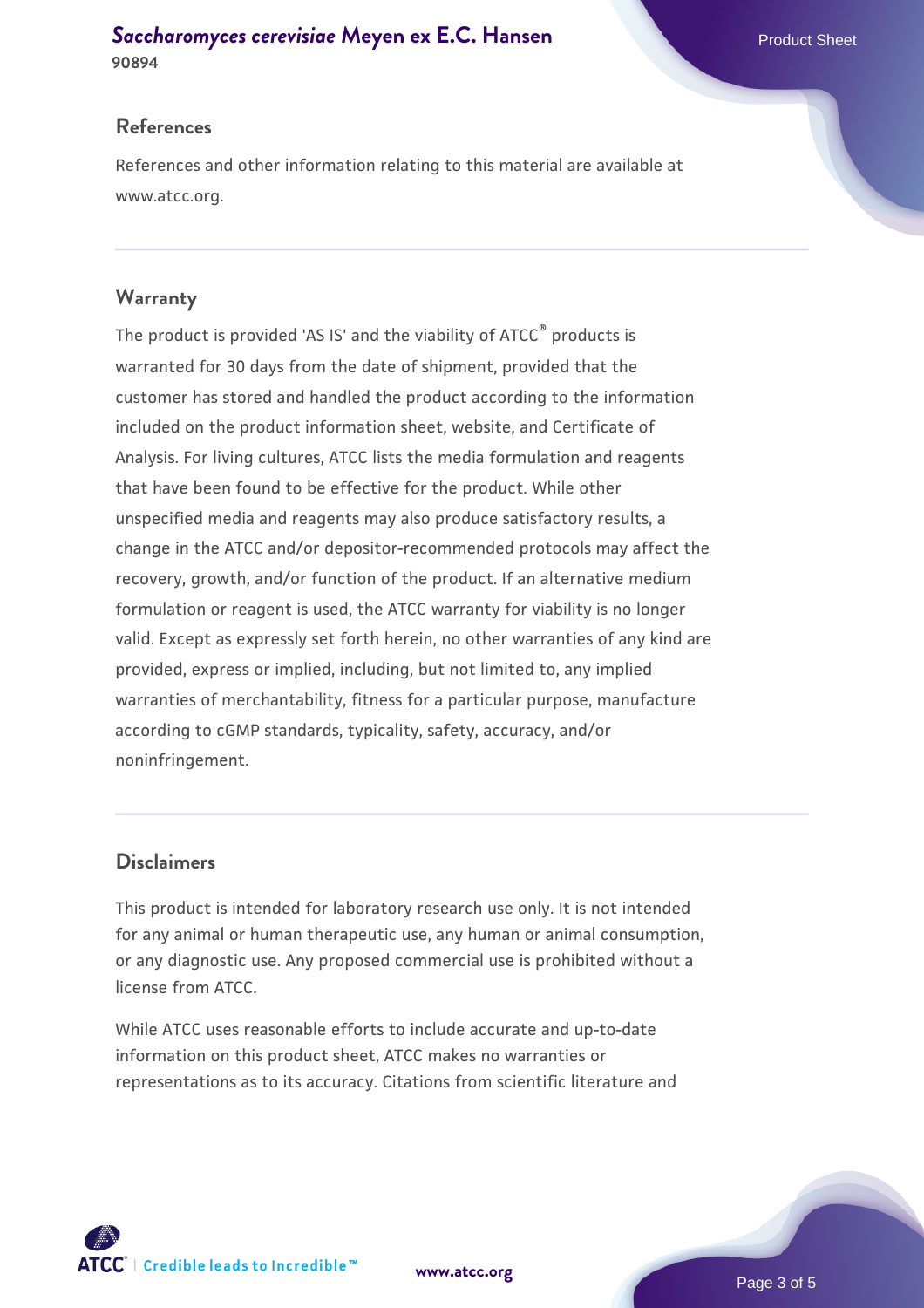patents are provided for informational purposes only. ATCC does not warrant that such information has been confirmed to be accurate or complete and the customer bears the sole responsibility of confirming the accuracy and completeness of any such information.

This product is sent on the condition that the customer is responsible for and assumes all risk and responsibility in connection with the receipt, handling, storage, disposal, and use of the ATCC product including without limitation taking all appropriate safety and handling precautions to minimize health or environmental risk. As a condition of receiving the material, the customer agrees that any activity undertaken with the ATCC product and any progeny or modifications will be conducted in compliance with all applicable laws, regulations, and guidelines. This product is provided 'AS IS' with no representations or warranties whatsoever except as expressly set forth herein and in no event shall ATCC, its parents, subsidiaries, directors, officers, agents, employees, assigns, successors, and affiliates be liable for indirect, special, incidental, or consequential damages of any kind in connection with or arising out of the customer's use of the product. While reasonable effort is made to ensure authenticity and reliability of materials on deposit, ATCC is not liable for damages arising from the misidentification or misrepresentation of such materials.

Please see the material transfer agreement (MTA) for further details regarding the use of this product. The MTA is available at www.atcc.org.

#### **Copyright and Trademark Information**

© ATCC 2021. All rights reserved. ATCC is a registered trademark of the American Type Culture Collection.

#### **Revision**

This information on this document was last updated on 2021-05-19



**[www.atcc.org](http://www.atcc.org)**